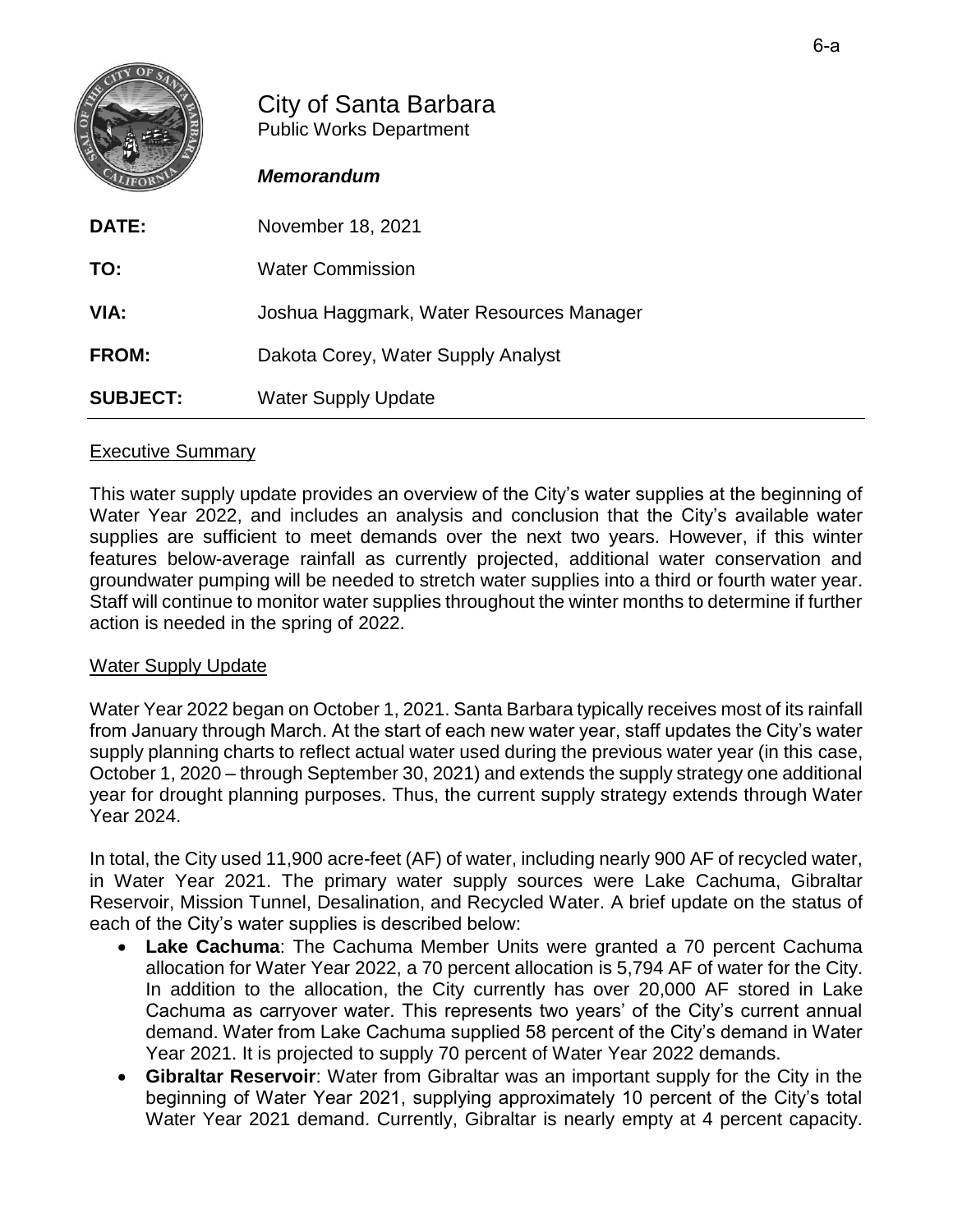Water Supply Update November 18, 2021 Page 2

> Average rainfall can fill Gibraltar, and the reservoir is ready to capture and store any precipitation that falls this winter.

- **Mission Tunnel**: The City received 653 AF, or 5 percent of the annual demand, of water from Mission Tunnel infiltration in Water Year 2021. Similar flows are expected for Water Year 2022.
- **Groundwater**: The City continues to rest its groundwater basins to let them recover after heavy pumping between 2015 and 2017 in response to drought conditions. If needed, it is estimated the City still has over 10,000 AF of drought storage in the Storage Unit #1 groundwater basin and 3,800 AF of drought storage in the Foothill Groundwater Basin. Current groundwater pumping capacity is 3,500 AFY.
- **Desalination**: The Charles E. Meyer Desalination Facility serves as a drought preparedness, response, and recovery supply for the City. It supplied 18 percent of the City's total demand in Water Year 2021, and is projected to supply a similar proportion of supply for Water Year 2022.
- **State Water Project (SWP)**: The state is experiencing widespread drought conditions, and reservoirs on the State Water Project are currently at record-low storage. The City's SWP allocation for 2021 was 15 percent, or 165 AF. A zero percent allocation is expected for 2022 due to statewide drought conditions.
- **Recycled Water**: The City's recycled water system continues to produce tertiary-treated recycled water for large landscape use. Use of recycled water offsets the need for potable drinking water to irrigate landscapes. Recycled water made up 8 percent of the City's Water Year 2021 demand and is expected to supply the same in Water Year 2022.

Updates to the City's water supply planning strategy are conservative. The updates assume hydrological conditions similar to actual conditions during the most recent drought. Under this scenario, there is little to no rainfall for three years, resulting in no inflows into both Lake Cachuma and Gibraltar Reservoir. Lake Cachuma is 48 percent full, and the City receives 70 percent of its Cachuma allotment in Water Year 2022, a zero percent allocation in Water Year 2023, and a zero percent allocation in Water Year 2024. It is also assumes that there are drought conditions statewide, which reduce the State Water Project (SWP) water allocation to zero percent in Water Year 2022 and 15 percent in Water Years 2023 and 2024. The analysis also assumes that the desalination plant is operated continuously through Water Year 2024 at a 70 percent (of 3,125 AF) production rate. This conservative planning approach allows staff to evaluate if the City has sufficient water to meet demands under three additional years of drought.

The recent update to the City's water supply planning strategy demonstrates that, even under drought conditions, the City's water demands can be met for the next two years (through Water Year 2023) using a combination of carryover water from Lake Cachuma, Gibraltar Reservoir, Mission Tunnel infiltration, desalination, groundwater pumping, and recycled water. However, conservatively assuming the next three years are drought years, it would be prudent for the City to enact a Stage 2 Water Shortage Condition and associated water use regulations in the spring of 2022, as described in the City's 2021 Water Shortage Contingency Plan, in order to stretch Cachuma supplies in preparation for continued drought conditions. If the current rainy